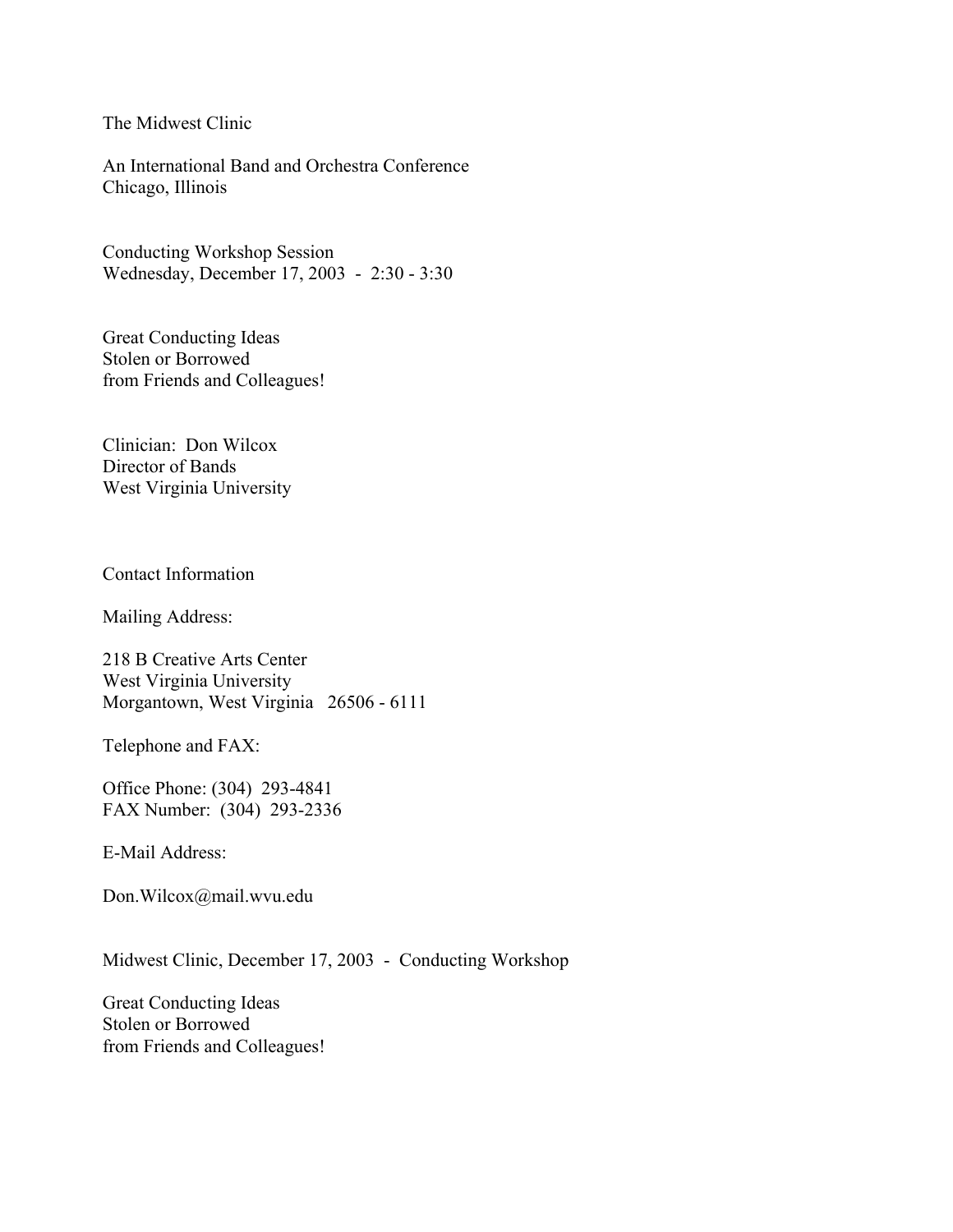"The quality of a person's life is in direct proportion to their commitment to excellence, regardless of their chosen field of endeavor."

Vincent T. Lombardi

Introduction: What conducting is - and what it is NOT.........

 The conductor is NOT the group's metronome/time beater. We often forget how well our groups can play without anyone on the podium at all. For a quick reminder sometime, have the group play without you conducting at all - just step off the podium and listen to them play as an independent ensemble, then think about what can you contribute to helping them play better. It will almost never be "beating time" for them. It will be in adjusting balance and blend, shaping phrases, pacing tempo changes, dealing with the wonderful silences in the music and helping them to get into the music more deeply by what you can share with them about its composer or the composer's reason for writing that particular work.

Don't be a metronome, be a musician.

 Example: U. S. Navy Band at the Oregon ABA convention performing "Eternal Father Strong To Save" in memory of Claude T. Smith

 Conducting is not black magic and witchcraft, it is non-verbal communication. Technically it is a form of specialized sign language - used to communicate information specifically affecting the way in which the performers make music together as an ensemble. Obviously in the extended sense, it involves a great many things beyond the stick and the basic beat patterns, but the basic activity of the baton and the podium is a form of sign language.

 Most music education students enter their first conducting class with a well developed ability to "read" this language, based on years of sitting in ensembles and watching conductors. This is a little like being able to understand a foreign language when hearing it spoken, but having no ability to speak it yourself.

 How does one go about learning to "speak" this language? Therein lies a fairly large problem. Teaching conducting is a lot like teaching a person to swim. You can watch people do it for years, look at the pictures, and read all the theory, but until you get in the water and flounder around on your own, you have no idea how it feels to actually try to do it. And like learning to swim, I am not sure that you can "teach" anyone to conduct.... you can only try to assist and help them to "learn" for themselves. A master teacher like Elizabeth A. H. Green - almost the patron saint of conducting pedagogy, who raised a whole generation of us - is able to make this process seem a natural and enjoyable challenge!

 A second major problem is that personal experience during this learning process requires some sort of ensemble to conduct. As simple as that sounds, many places teach conducting by conducting records or the teacher at the piano. Learning basic beat patterns in front of a mirror and conducting to a recording is very much like a med student trying to learn anatomy without having a cadaver on which to practice!

What is the process.... actually and specifically?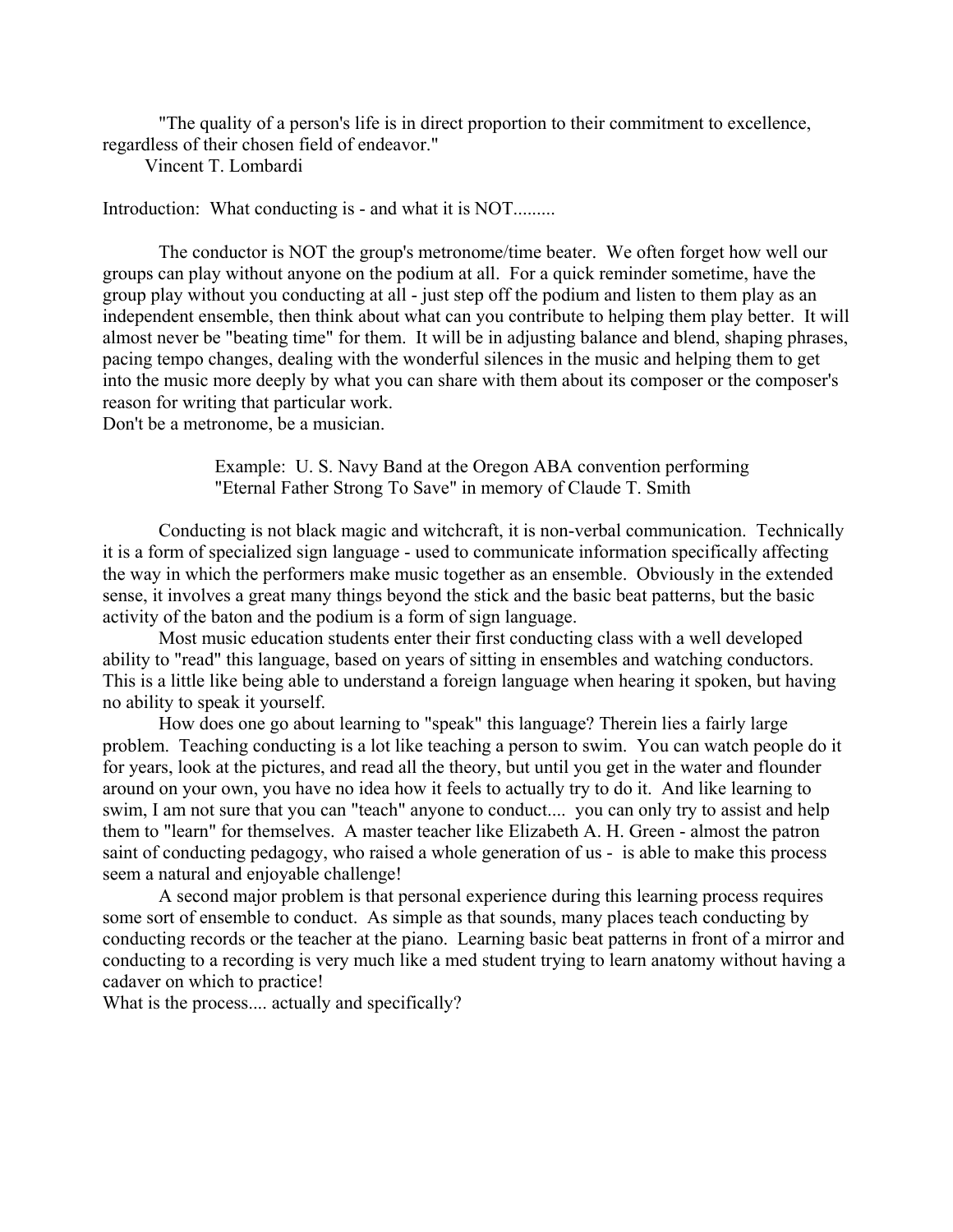Basically the activity of conducting, in my mind at least, boils down to three basic activities or processes:

 1. The first is simply to learn the tune (which may classify as the understatement of the year). "Ma" Green used to say, "There are two kinds of conductors: those with their head in the score, and those with the score in their head".

 Before setting foot on a podium it is absolutely imperative that the conductor have fixed in his or her mind a clear mental image of the work, in detail, and in its entirety. Personal performing experience, your score study and preparation, the practice of gestures....... and literally everything that you have ever experienced or learned about music is a part of this preparation to fully comprehend and re-create a score with a live ensemble. This is where the artist conductor separates from the "adequate". There are conductors who show all the correct beat patterns as the notes go by on the page, yet this is not the same as the conductor who is working, not from the page, but from the clear detailed image in sound of the work that exists in his mind.

 2. The second basic part of the activity is the ability to hear what the ensemble is actually doing, and compare that with the above mentioned mental image of the "ideal" performance. There are vast differences in various individual's abilities to hear the details that exist within a full band or orchestra sound. This listening and analysis process of hearing what the group is doing, in every sort of detail: tone, pitch, balance, blend, phrasing, and etc. and comparing that constantly with the "ideal" that is the mental image is a constant challenge to us all. This is especially true when dealing with mixed meters, cues, page turns, and all the other activities of the moment. Some people are amazingly skilled at this aspect of conducting, but most of us have to work very hard to develop this ability.

 3. Once you have established the "ideal" sound in your mind, and then have heard the actual sound of the ensemble, the third step in the process involves the pedagogy of bringing about correction and improvement to the sound that the ensemble is making. This is the area of knowledge of the instruments or voices involved and the teaching "chops" to effect positive change as is needed. Oddly enough, most band directors are often excellent at this "mechanical" aspect of the process, but perhaps not as strong in the first two!

What are the goals to which we apply this process?

 Be the composer's representative. This is a major obligation, since only music requires a "middleman" to present a work of art. We cannot experience the original work directly. The composer leaves instead, a "blueprint" from which we must recreate the work for each audience to experience. We are the "Pizza delivery boy" for the composer.

 Lead and Guide. Make appropriate musical decisions. Interpret the score, present the composer's ideas and concepts to the ensemble. Transform notation into the appropriate musical sounds. Maximize the musical experience for the performers and the audience. Everything from "how much ritard..?" to the program notes for the concert.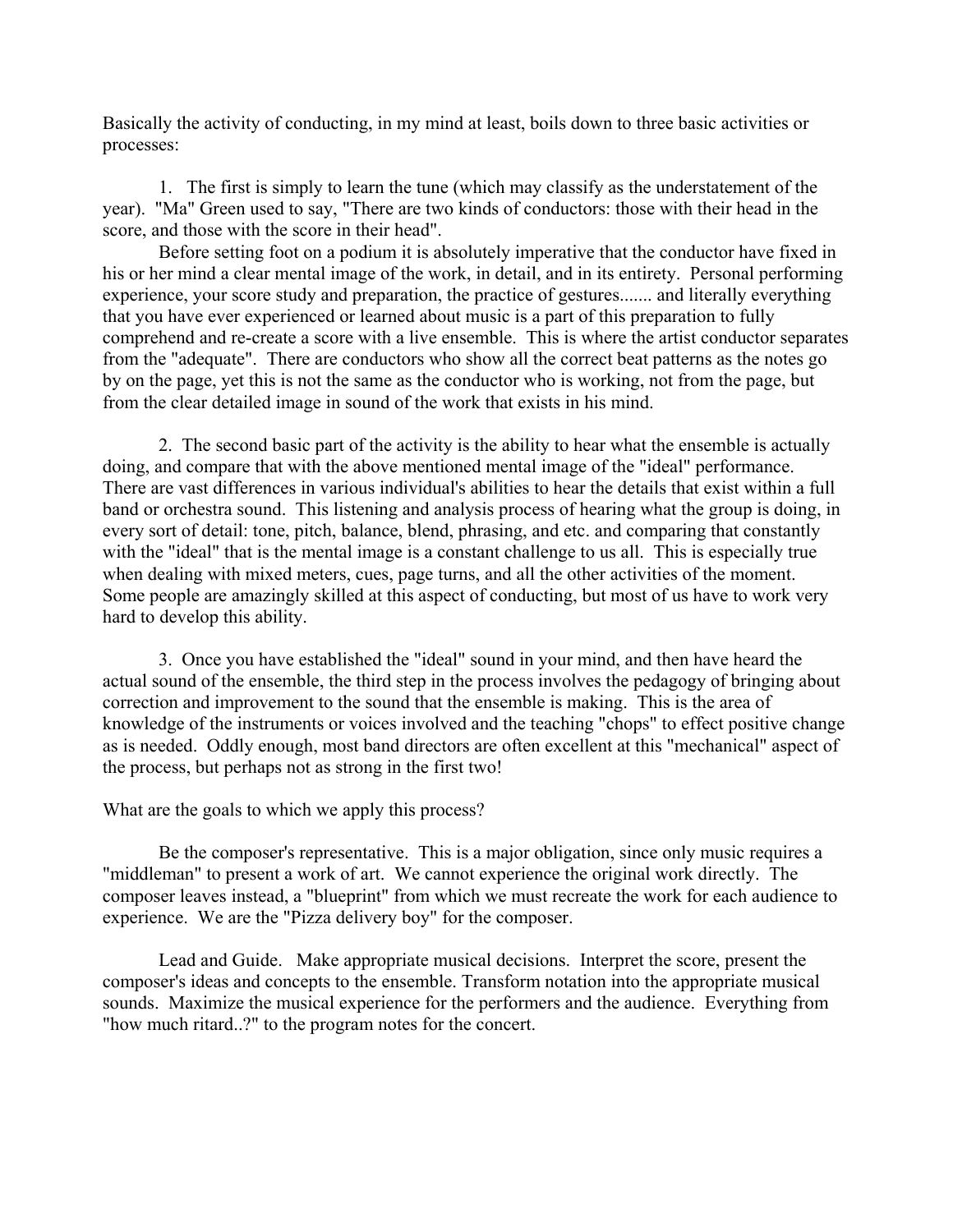Facilitate the educational experience. Bring order to the process. Establish a positive environment in which to make music, both physically and mentally. Provide a meaningful learning experience for students involved, by getting beyond the bare notes and into the meaning behind them. You cannot play "Prague" without getting into a little history and why Husa wrote this masterpiece; and you cannot play "American Elegy" without talking about Columbine. Help the music be real to the students who play it.

## Basic Level: Fundamentals

 "Quality is never an accident; it is always the result of high intention, sincere effort, intelligent direction and skillful execution; it represents the wise choices of many alternatives."

 I certainly do not want to reduce this extremely complex activity to a series of "sound bites", but often the best way to tackle a complex challenge is by examining its component parts. These smaller details can often be more easily mastered or understood - gradually leading to increased comprehension of the whole.

 Many of us in this room teach beginning conducting classes, and this first area of discussion is aimed primarily at this audience, although all of us occasionally need to remind ourselves of the most basic tools of our trade. The following are some terrific teaching tools borrowed from friends and colleagues.

- 1. Eugene Corporon Proper conducting stance and posture. Hug a tree - and ballet class "turn the body out".
- 2. Virginia Allen How to bow gracefully. Look at your feet
- 3. Elizabeth A. H. Green Developing greater left hand independence. Juggle keys and backwards alphabet.
- 4. Allan McMurray Stick control basics. Hinges and picture frames.
- 5. Observation The "Beware" words Senza; immer; al fine; l'istesso, etc...
- 6. Observation Excessive verbiage "You mean you want it louder?"
- 7. "Watch the stick"! May not be a good goal after all. Work for the "pulse". How does an ensemble play together? (less "watch" and more "listen"...)
- 8. Frederick Fennell Teaching the Tenuto gesture. Water and a good trout.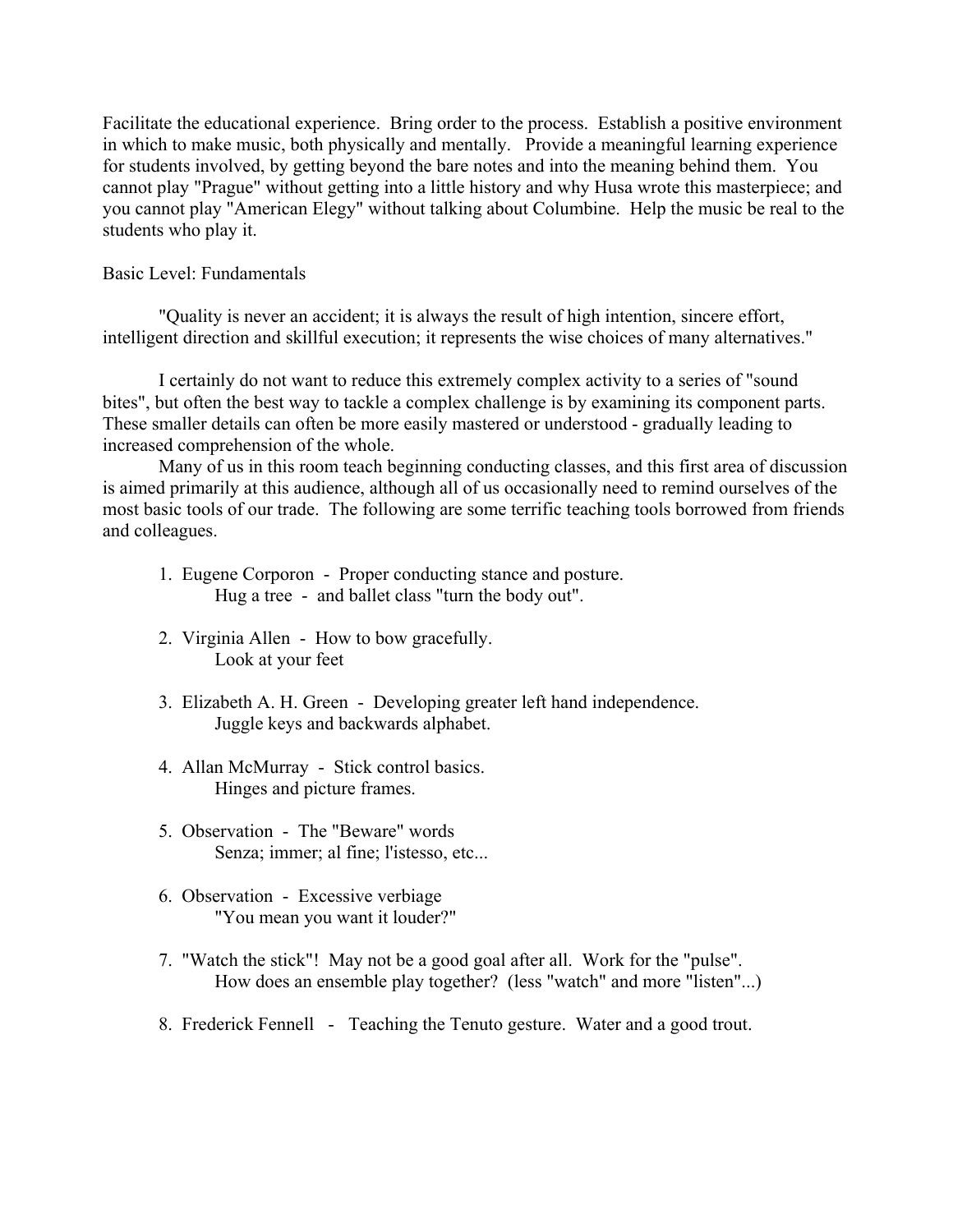Intermediate Level: Non-Verbal Communication

- 1. Laurey Richmond Sign Language The subject is Music, but the technique is Sign Language
- 2. U. S. Marine Band Non verbal communication Overture to "Candide" conversation
- 3. Craig Kirchhoff Eye contact Masks
- 4. H. Robert Reynolds Mixed meters subdivision, and goal of the smallest common denominator.
- 5. Grant Cooper Sub-divide that Prep gesture in your mind. It looks and feels different: Aegean, waltz, Carnival, etc
- 6. James Croft Vocabulary of gestures; more than one way to show anything! Pet a cat or hammer a nail; Fly casting; release gesture variations.
- 7. Fred Fennell and Jerry Junkin. Supply the energy that the group requires. Exaggerate to whatever level is necessary to get the desired result.

Advanced Level: The Score and building that "Mental Image"

- 1. Frederick Fennell How to study a score. Lists, etc.... The score is no more the "music" than a blueprint is a house.
- 2. Elizabeth A. H. Green Score Study Building that mental image; the "Art Gallery" approach
- 3. John Locke Error detection How to find the phantom error in the group, and "self correcting" mistakes!
- 4. Elizabeth Green vs Sir Georg Solti Memorization of the score. What, exactly, does it mean to memorize a score?
- 4. Aaron Copland Score Preparation Standards and Interpretation "Emblems" rehearsal
- 5. Russel Mikkelson Compound Melody "Our Director" - to "Lincolnshire Posy"

 Learn the score like a great percussionist learns a part - by compound melody. Example: "Chester" excerpt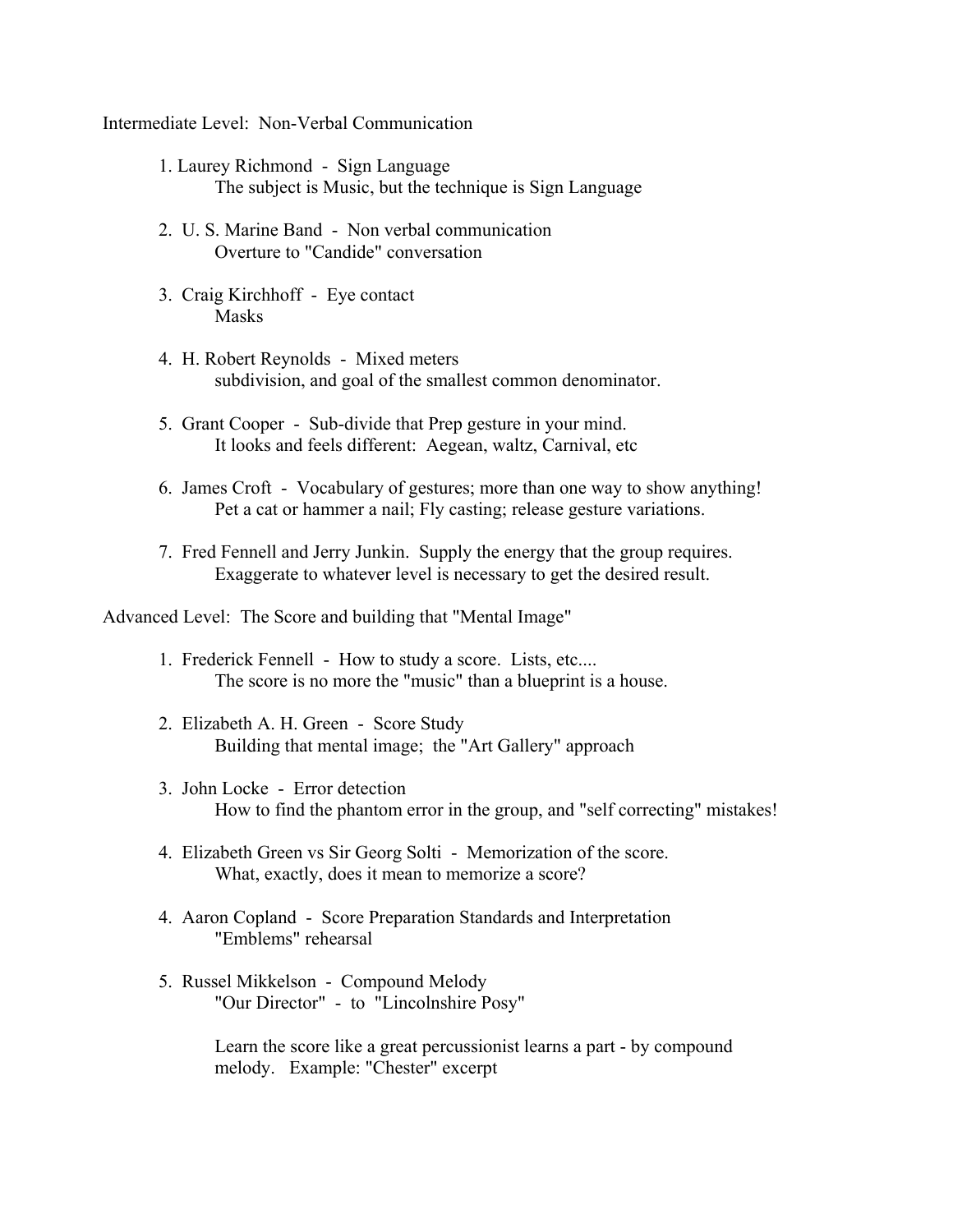6. Harry Begian - Do you conduct the "page" - or what you hear in your mind? The score must be assimilated to the point where you conduct the music itself, not the "blueprint" that is the score.

EXCELLENCE CAN BE ATTAINED ... IF YOU........

 Care more than others think is wise... Risk more than others think is safe... Dream more than others think is practical... Expect more than others think is possible...

Don Wilcox, Director of Bands, West Virginia University 218 B Creative Arts Center, West Virginia University, Morgantown, West Virginia, 26506-6111 Office Phone: (304) 293-4841 E-Mail: Don.Wilcox@mail.wvu.edu

Clinic Topics

Recurring "themes" from many, many clinic sessions. Don Wilcox, Director of Bands, West Virginia University

- 1. The conductor and the ensemble need to function as the "pizza delivery boy" for the composer.
- 2. You do not speak in a monotone don't play your music that way!
- 3. Music must have "direction" and needs to flow either toward or away from some focal point.
- 4. When the line moves upward, crescendo. When the line moves downward, diminuendo. It's a start.
- 5. Silence is often the most powerful component in a musical phrase.
- 6. Delayed gratification: in accents, suspensions, resolutions, chord progressions, and final cadences.
- 7. "Stage Makeup" "extra" inflection, accent and articulation clarity to be "right" out in the audience.
- 8. Fill the available space. Sonority and intensity are not the same as loudness.
- 9. Do not confuse p (piano) with "puny"!
- 10. "Layers" in the music.... Melody, countermelody, bass line, harmony lines, etc...
- 11. Expressivo often means "do more with the last beat of the measure"!
- 12. Conducting is nonverbal communication. Music is the subject, not the technique.
- 13. Music can say what words cannot..... Elegy, Trauersinfonie, Cajun Folk Songs, etc......
- 14. The answer to pitch, tone and control problems almost always is: "More air"!
- 15. Occasionally, stop conducting and make the group focus on LISTENING to each other.
- 16. DNSTNWYT "Do not stop the note with your tongue".
- 17. Have instrumental ensembles Sing! Best ear training there is, period.
- 18. Rhythmic problems go more vertical. To get more flow to the music, go more horizontal.
- 19. "All eighth notes are created equal" like in the Declaration of Independence!
- 20. Separate tempo from dynamic.
- 21. Play what the adjudicator expects to hear. Missing parts must be covered.